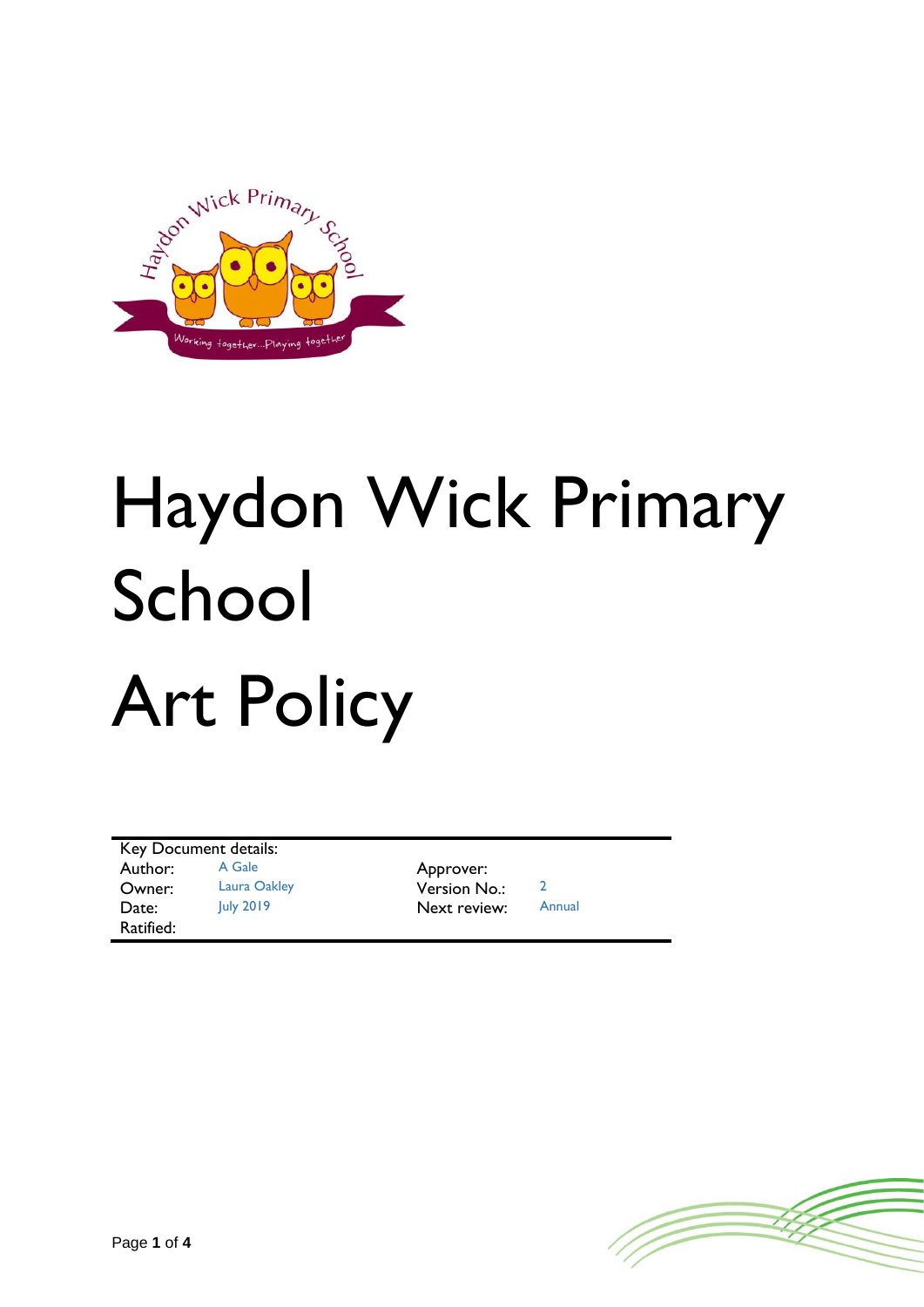# **At Haydon Wick we believe art is:-**

- a way of stimulating children's creativity and imagination through visual, tactile and sensory experiences
- a unique way of understanding and responding to the world
- an understanding of colour, form, texture and pattern
- a process of communication of ideas, feelings and meanings
- a way of making thoughtful judgements about life and life in different times and cultures
- a way of shaping the environment
- an enrichment of our lives through the appreciation and enjoyment of the visual art.

## **We aim to teach children to:-**

- develop a visual awareness
- provide opportunities to use art to record feelings and express creative imagination from first-hand experience
- develop visual vocabulary
- understand the visual elements of colour, texture, line, tone, pattern and shape and form in order for them to effectively express themselves through artistic means
- develop mastery of a range of tools, media and processes
- develop critical abilities and an understanding of cultural heritage
- acquire artistic skills and techniques
- develop their ICT capabilities
- develop their capacity to evaluate their work and others artistic endeavours
- increase their critical awareness of the roles and purposes of art and design in different times and cultures

# **Teaching Styles and Strategies.**

The school uses a variety of teaching and learning styles in art and design lessons which are necessary for the teaching of Art. Approaches need to be related to the topic itself and to the abilities and experience of both teachers and pupils.

Our teaching at all levels shall include opportunities for

- teacher to draw attention to good examples of individual performance models for the other children
- discussion techniques (pupil/pupil and pupil/teacher) appropriate practical work
- consolidation and practice of fundamental skills and routines
- use of ICT museum resources and outside visits
- first-hand experience

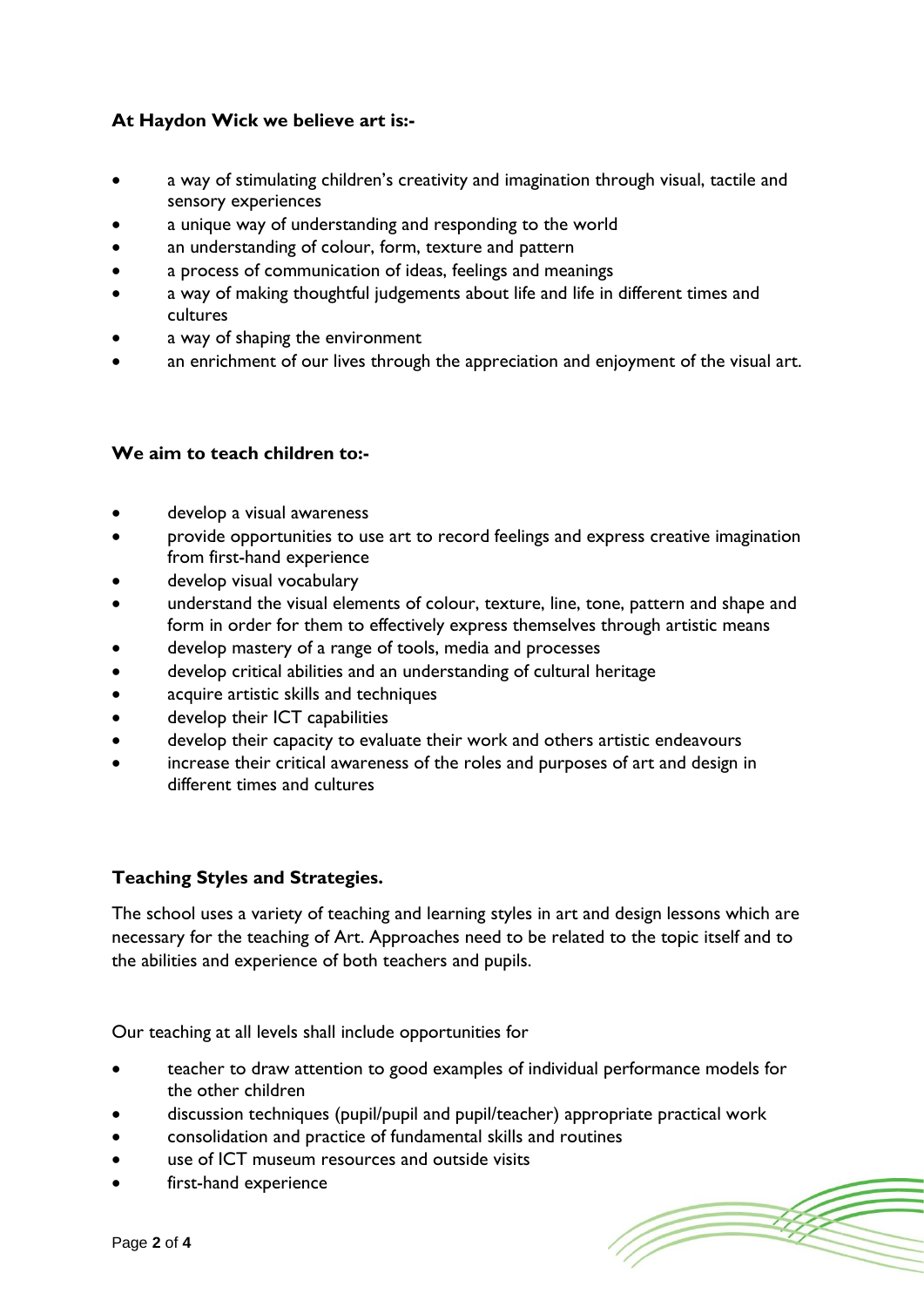- investigation work
- classwork, group work, individual work
- recording and observation through sketching, painting, printing, collage, textiles and three-dimensional work and using I.C.T.
- experience of artists and crafts people
- provision of different media and sketch books

# **Equal Opportunities.**

The teaching of art will be in accordance with the present policy for Equal Opportunities. We aim to provide equal access to Art for those children with Special Educational Needs and those pupils who are very able and require extension activities, through small group work and through the use of Teacher Assistants where available.

## **I.C.T.**

Computers and I pads are available within the school which have appropriate software to support the teaching of art. Computers and I pads also have access to the Internet to give further support. A scanner and digital camera are also available.

#### **Assessment.**

Children's work and performance will be assessed while observing them during lessons. The teacher passes on relevant information to other teachers. Staff hold regular parents meetings and written annual reports are forwarded to parents in the summer term. Art will be displayed, observed and returned to the child at an appropriate time. Photographs of artwork will be kept by the co-ordinator.

#### **The Role of the Art Co-ordinator is to**

- purchase, organise and maintain teaching resources
- manage a delegated budget and keep spending within it
- encourage and assist in-service training